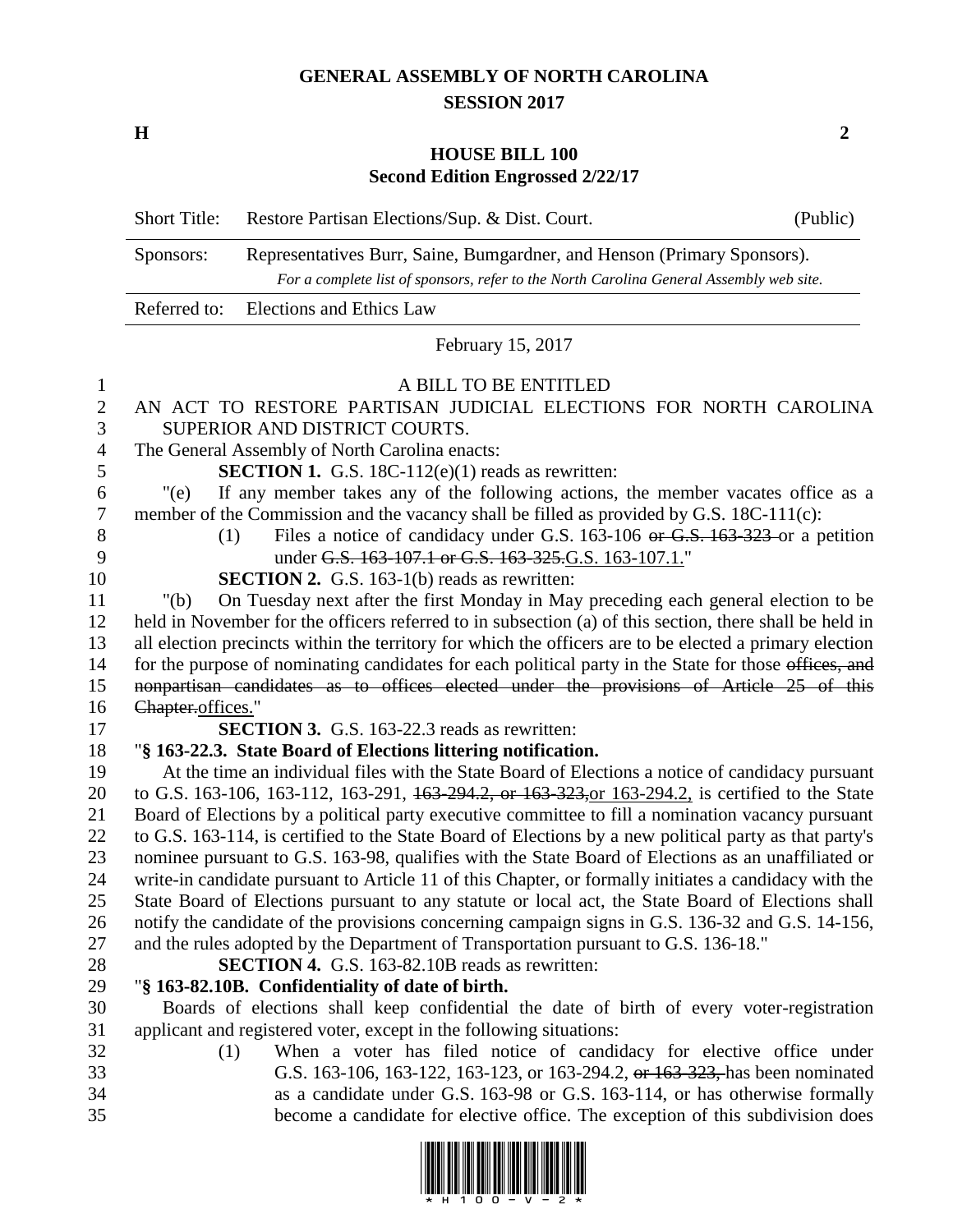|                                                     | <b>General Assembly Of North Carolina</b>                                                                                                                                                                                                                                                         | <b>Session 2017</b> |
|-----------------------------------------------------|---------------------------------------------------------------------------------------------------------------------------------------------------------------------------------------------------------------------------------------------------------------------------------------------------|---------------------|
| $\mathbf{1}$<br>$\mathbf{2}$<br>3<br>$\overline{4}$ | not extend to an individual who meets the definition of "candidate" only by<br>beginning a tentative candidacy by receiving funds or making payments or<br>giving consent to someone else to receive funds or transfer something of value<br>for the purpose of exploring a candidacy.            |                     |
| 5<br>6<br>$\boldsymbol{7}$                          | When a voter is serving in an elective office.<br>(2)<br>When a voter has been challenged pursuant to Article 8 of this Chapter.<br>(3)<br>When a voter-registration applicant or registered voter expressly authorizes in<br>(4)                                                                 |                     |
| 8<br>9<br>10                                        | writing the disclosure of that individual's date of birth.<br>When requested by a county jury commission established pursuant to G.S. 9-1<br>(5)<br>for purposes of preparing the master jury list in that county pursuant to                                                                     |                     |
| 11<br>12<br>13                                      | G.S. 9-2.<br>The disclosure of an individual's age does not constitute disclosure of date of birth in violation<br>of this section.                                                                                                                                                               |                     |
| 14<br>15                                            | The county board of elections shall give precinct officials access to a voter's date of birth<br>where necessary for election administration, consistent with the duty to keep dates of birth                                                                                                     |                     |
| 16<br>17<br>18                                      | confidential.<br>Disclosure of a date of birth in violation of this section shall not give rise to a civil cause of<br>action. This limitation of liability does not apply to the disclosure of a date of birth in violation of                                                                   |                     |
| 19<br>20<br>21                                      | this subsection as a result of gross negligence, wanton conduct, or intentional wrongdoing that<br>would otherwise be actionable."<br><b>SECTION 5.</b> G.S. 163-106, as amended by Section 21(a) of S.L. 2016-125, reads as                                                                      |                     |
| 22<br>23<br>24                                      | rewritten:<br>"§ 163-106. Notices of candidacy; pledge; with whom filed; date for filing; withdrawal.                                                                                                                                                                                             |                     |
| 25<br>26<br>27                                      | Time for Filing Notice of Candidacy. - Candidates seeking party primary nominations<br>(c)<br>for the following offices shall file their notice of candidacy with the State Board of Elections no<br>earlier than 12:00 noon on the second Monday in February and no later than 12:00 noon on the |                     |
| 28<br>29<br>30                                      | last business day in February preceding the primary:<br>Governor<br>Lieutenant Governor                                                                                                                                                                                                           |                     |
| 31<br>32                                            | All State executive officers<br>Justices of the Supreme Court                                                                                                                                                                                                                                     |                     |
| 33<br>34<br>35                                      | Judges of the Court of Appeals<br>Judges of the superior court<br>Judges of the district court                                                                                                                                                                                                    |                     |
| 36<br>37                                            | <b>United States Senators</b><br>Members of the House of Representatives of the United States                                                                                                                                                                                                     |                     |
| 38<br>39<br>40                                      | District attorneys<br>Candidates seeking party primary nominations for the following offices shall file their notice<br>of candidacy with the county board of elections no earlier than 12:00 noon on the second Monday                                                                           |                     |
| 41<br>42<br>43                                      | in February and no later than 12:00 noon on the last business day in February preceding the<br>primary:<br><b>State Senators</b>                                                                                                                                                                  |                     |
| 44<br>45                                            | Members of the State House of Representatives<br>All county offices.                                                                                                                                                                                                                              |                     |
| 46<br>47<br>48                                      | Notice of Candidacy for Certain Offices to Indicate Vacancy. - In any primary in<br>(d)<br>which there are two or more vacancies for associate justices for the Supreme Court, two or more<br>vacancies for the Court of Appeals, or two or more vacancies for district court judge, or two       |                     |
| 49<br>50                                            | vacancies for United States Senator from North Carolina, each candidate shall, at the time of filing<br>notice of candidacy, file with the State Board of Elections a written statement designating the                                                                                           |                     |
| 51                                                  | vacancy to which the candidate seeks nomination. A person seeking election for a specialized                                                                                                                                                                                                      |                     |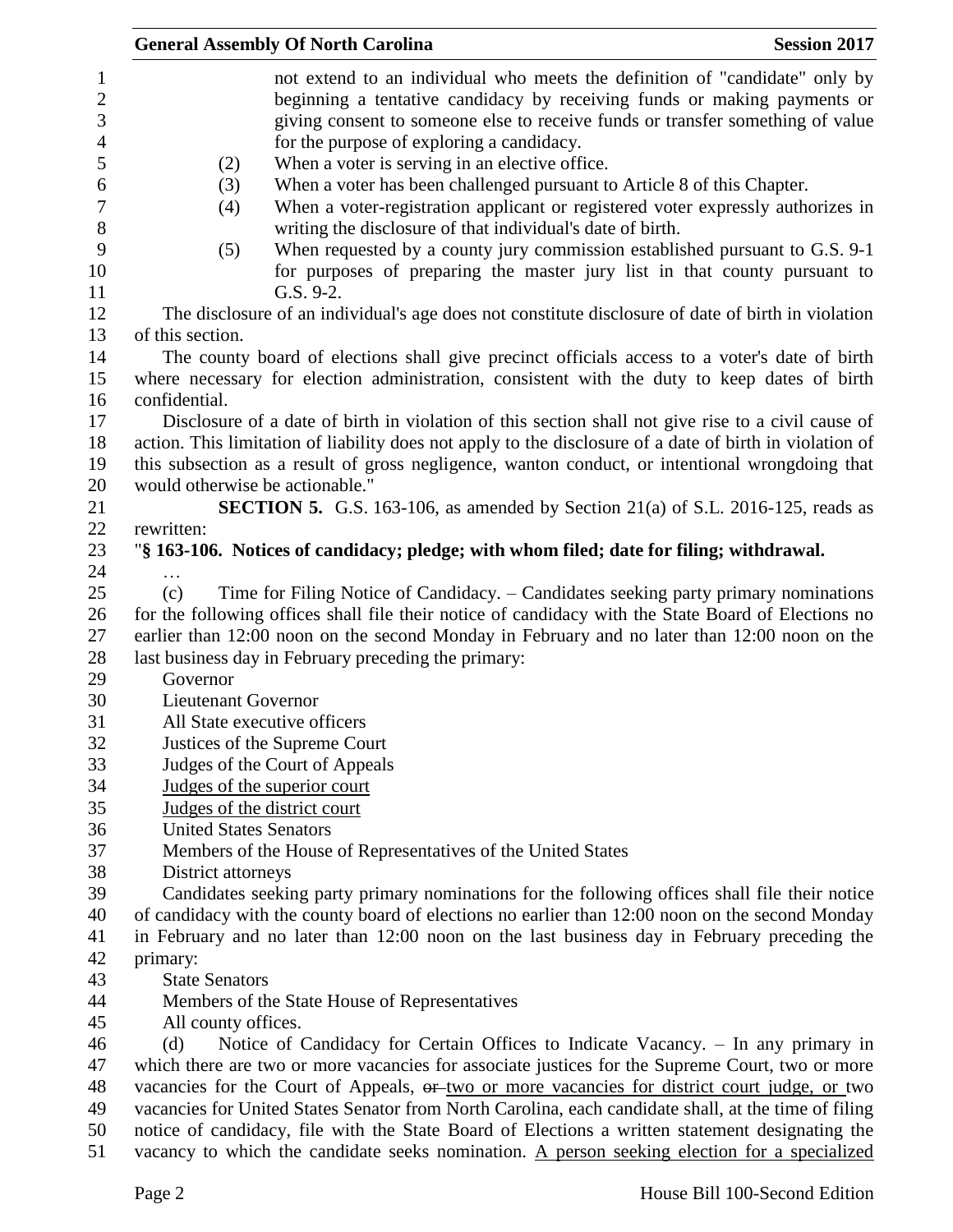## district judgeship established under G.S. 7A-147 shall, at the time of filing notice of candidacy, file with the State Board of Elections a written statement designating the specialized judgeship to which the person seeks nomination. Votes cast for a candidate shall be effective only for nomination to the vacancy for which the candidate has given notice of candidacy as provided in this subsection. … (f) Candidates required to file their notice of candidacy with the State Board of Elections under subsection (c) of this section shall file along with their notice a certificate signed by the chairman of the board of elections or the director of elections of the county in which they are registered to vote, stating that the person is registered to vote in that county, if the candidacy is for superior court judge and the county contains more than one superior court district, stating the superior court district of which the person is a resident, stating the party with which the person is affiliated, and that the person has not changed his affiliation from another party or from unaffiliated within three months prior to the filing deadline under subsection (c) of this section. In issuing such certificate, the chairman or director shall check the registration records of the county to verify such information. During the period commencing 36 hours immediately preceding the filing deadline the State Board of Elections shall accept, on a conditional basis, the notice of candidacy of a candidate who has failed to secure the verification ordered herein subject to receipt of verification no later than three days following the filing deadline. The State Board of Elections shall prescribe the form for such certificate, and distribute it to each county board of elections no later than the last Monday in December of each odd-numbered year. … (j) No person may file a notice of candidacy for superior court judge, unless that person is, at the time of filing the notice of candidacy, a resident of the judicial district as it will exist at the time the person would take office if elected. No person may be nominated as a superior court judge under G.S. 163-114, unless that person is, at the time of nomination, a resident of the judicial district as it will exist at the time the person would take office if elected. This subsection implements Section 9(1) of Article IV of the North Carolina Constitution which requires regular superior court judges to reside in the district for which elected." **SECTION 6.** G.S. 163-107(a), as amended by Section 21(b) of S.L. 2016-125, reads as rewritten: "(a) Fee Schedule. – At the time of filing a notice of candidacy, each candidate shall pay to the board of elections with which the candidate files under the provisions of G.S. 163-106 a filing fee for the office sought in the amount specified in the following tabulation: **Office Sought Amount of Filing Fee** Governor One percent (1%) of the annual salary of the office sought Lieutenant Governor One percent (1%) of the annual salary of the office sought All State executive offices One percent (1%) of the annual salary of the office sought All Justices of the Supreme Court, Judges of the Court of Appeals, and Justices, Judges, and One percent (1%) of the annual salary of 46 District Attorneys of the General the office sought Court of Justice United States Senator One percent (1%) of the annual salary of the office sought Members of the United States House One percent (1%) of the annual salary of

51 of Representatives the office sought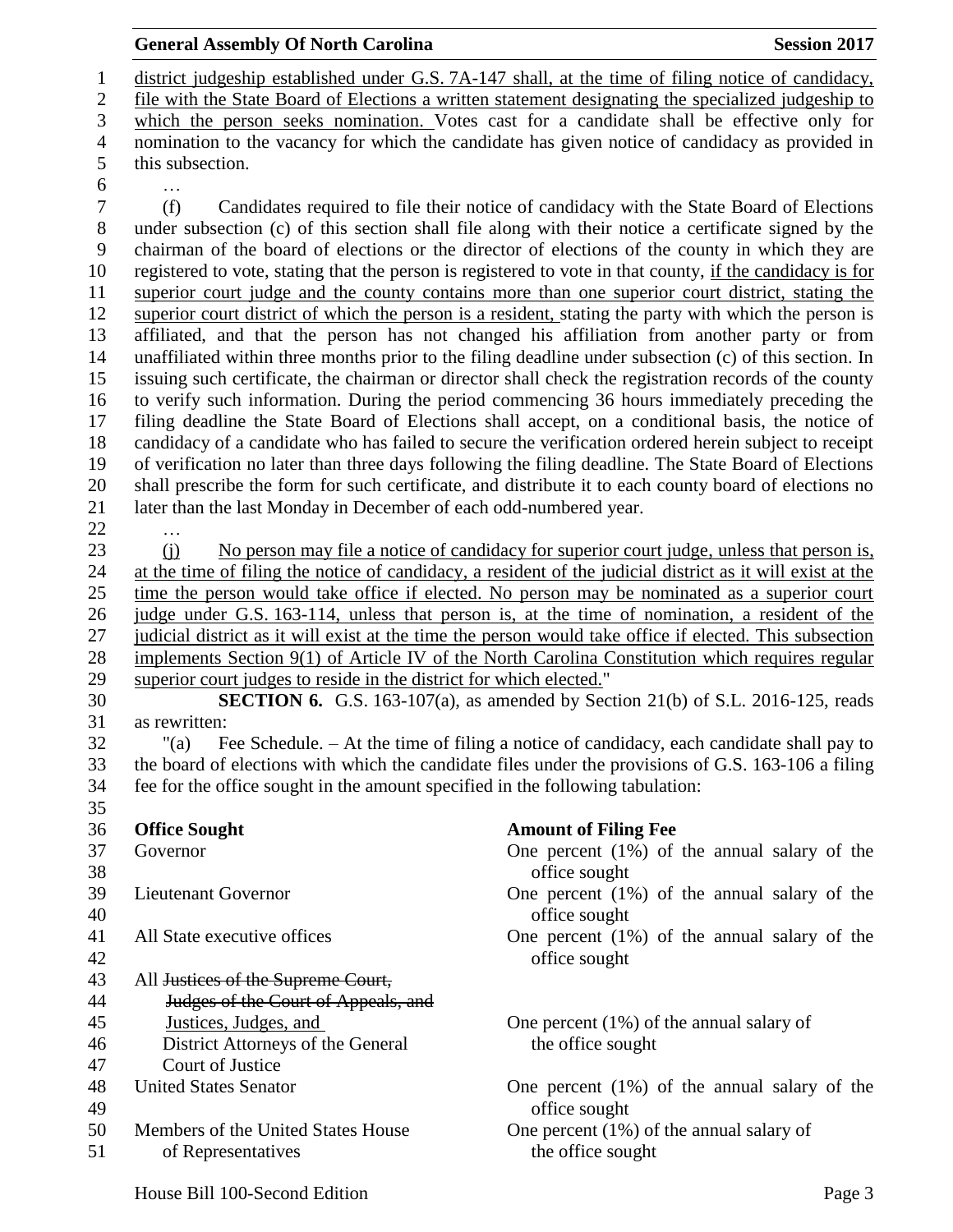| <b>General Assembly Of North Carolina</b>                                      | <b>Session 2017</b>                                                                                                                                                |
|--------------------------------------------------------------------------------|--------------------------------------------------------------------------------------------------------------------------------------------------------------------|
| <b>State Senator</b>                                                           | One percent $(1%)$ of the annual salary of the<br>office sought                                                                                                    |
| Member of the State House of                                                   | One percent $(1\%)$ of the annual salary of                                                                                                                        |
| Representatives                                                                | the office sought                                                                                                                                                  |
| All county offices not compensated by fees                                     | One percent $(1%)$ of the annual salary of the<br>office sought                                                                                                    |
| All county offices compensated partly                                          | One percent $(1\%)$ of the first annual                                                                                                                            |
| by salary and partly by fees                                                   | salary to be received (exclusive of fees)                                                                                                                          |
|                                                                                | The salary of any office that is the basis for calculating the filing fee is the starting salary for                                                               |
|                                                                                | the office, rather than the salary received by the incumbent, if different. If no starting salary can be                                                           |
|                                                                                | determined for the office, then the salary used for calculation is the salary of the incumbent, as of                                                              |
| January 1 of the election year."                                               |                                                                                                                                                                    |
| <b>SECTION 7.</b> G.S. 163-107.1 $(c)$ reads as rewritten:                     |                                                                                                                                                                    |
| "(c)                                                                           | County, Municipal and District Primaries. – If the candidate is seeking one of the                                                                                 |
|                                                                                | offices set forth in G.S. $163-106(c)$ but which is not listed in subsection (b) of this section, or a                                                             |
|                                                                                | municipal or any other office requiring a partisan primary which is not set forth in G.S. 163-106(c)                                                               |
|                                                                                | or (d), he the candidate shall file a written petition with the appropriate board of elections no later                                                            |
|                                                                                | than 12:00 noon on Monday preceding the filing deadline before the primary. The petition shall be                                                                  |
|                                                                                | signed by five percent (5%) of the registered voters of the election area in which the office will be                                                              |
|                                                                                | voted for, who are affiliated with the same political party in whose primary the candidate desires                                                                 |
|                                                                                | to run, or in the alternative, the petition shall be signed by no less than 200 registered voters                                                                  |
|                                                                                | regardless of said voter's political party affiliation, whichever requirement is greater. The board of                                                             |
|                                                                                | elections shall verify the names on the petition, and if the petition is found to be sufficient, the                                                               |
|                                                                                | candidate's name shall be printed on the appropriate primary ballot. Petitions for candidates for                                                                  |
|                                                                                | member of the U.S. House of Representatives, District Attorney, judge of the superior court, judge                                                                 |
|                                                                                | of the district court, and members of the State House of Representatives from multi-county                                                                         |
|                                                                                | districts or members of the State Senate from multi-county districts must be presented to the                                                                      |
|                                                                                | county board of elections for verification at least 15 days before the petition is due to be filed with                                                            |
|                                                                                | the State Board of Elections, and such petition must be filed with the State Board of Elections no                                                                 |
|                                                                                | later than 12:00 noon on Monday preceding the filing deadline. The State Board of Elections may                                                                    |
| adopt rules to implement this section and to provide standard petition forms." |                                                                                                                                                                    |
|                                                                                | <b>SECTION 8.</b> G.S. 163-111(c)(1), as amended by Section 21(d) of S.L. 2016-125,                                                                                |
| reads as rewritten:                                                            |                                                                                                                                                                    |
| " $(c)$<br>Procedure for Requesting Second Primary.                            |                                                                                                                                                                    |
| (1)                                                                            | A candidate who is apparently entitled to demand a second primary, according<br>to the unofficial results, for one of the offices listed below, and desiring to do |
|                                                                                |                                                                                                                                                                    |
|                                                                                | so, shall file a request for a second primary in writing with the Executive<br>Director of the State Board of Elections no later than 12:00 noon on the ninth      |
|                                                                                | day (including Saturdays and Sundays) following the date on which the primary                                                                                      |
|                                                                                |                                                                                                                                                                    |
|                                                                                | was conducted, and such request shall be subject to the certification of the<br>official results by the State Board of Elections. If the vote certification by the |
|                                                                                | State Board of Elections determines that a candidate who was not originally                                                                                        |
|                                                                                | thought to be eligible to call for a second primary is in fact eligible to call for a                                                                              |
|                                                                                | second primary, the Executive Director of the State Board of Elections shall                                                                                       |
|                                                                                | immediately notify such candidate and permit the candidate to exercise any                                                                                         |
|                                                                                | options available to the candidate within a 48-hour period following the                                                                                           |
| notification:                                                                  |                                                                                                                                                                    |
| Governor,                                                                      |                                                                                                                                                                    |
| Lieutenant Governor,                                                           |                                                                                                                                                                    |
| All State executive officers,                                                  |                                                                                                                                                                    |
|                                                                                |                                                                                                                                                                    |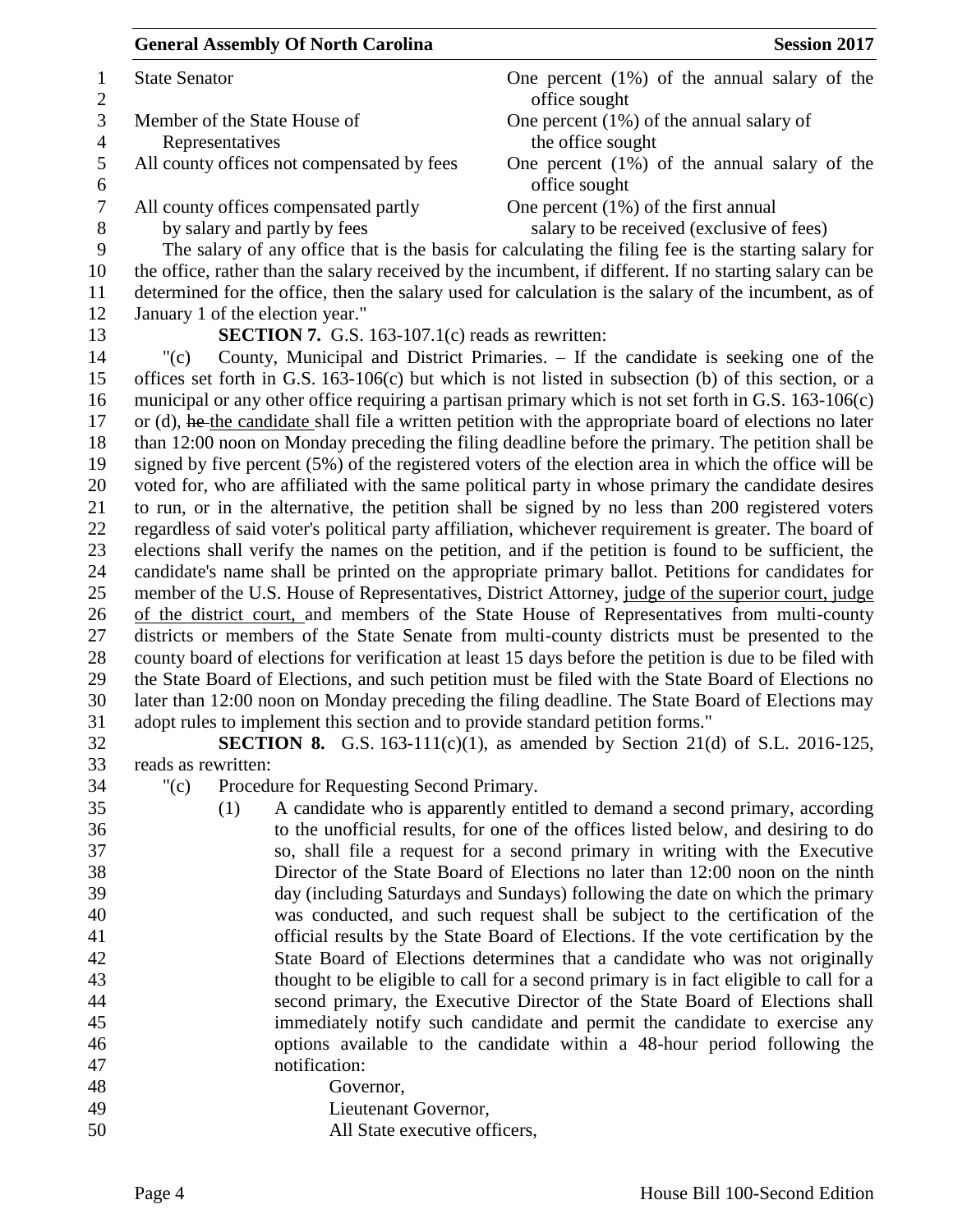| <b>General Assembly Of North Carolina</b>               | <b>Session 2017</b>                                                                                                                  |
|---------------------------------------------------------|--------------------------------------------------------------------------------------------------------------------------------------|
|                                                         | Justices of the Supreme Court, Judges of the Court of Appeals, or<br>Justices, Judges, or District Attorneys of the General Court of |
| Justice,                                                |                                                                                                                                      |
| United States Senators,                                 |                                                                                                                                      |
|                                                         | Members of the United States House of Representatives,                                                                               |
|                                                         | State Senators in multi-county senatorial districts, and                                                                             |
|                                                         | Members of the State House of Representatives in multi-county<br>representative districts."                                          |
| <b>SECTION 9.</b> G.S. 163-114 reads as rewritten:      |                                                                                                                                      |
|                                                         | "§ 163-114. Filling vacancies among party nominees occurring after nomination and before                                             |
| election.                                               |                                                                                                                                      |
|                                                         | If any person nominated as a candidate of a political party for one of the offices listed below                                      |
|                                                         | (either in a primary or convention or by virtue of having no opposition in a primary) dies, resigns,                                 |
|                                                         | or for any reason becomes ineligible or disqualified before the date of the ensuing general election,                                |
|                                                         | the vacancy shall be filled by appointment according to the following instructions:                                                  |
|                                                         |                                                                                                                                      |
| Position                                                |                                                                                                                                      |
| President                                               | Vacancy is to be filled by appointment of                                                                                            |
| Vice President                                          | national executive committee of                                                                                                      |
|                                                         | political party in which vacancy occurs                                                                                              |
| Presidential elector or alternate elector               |                                                                                                                                      |
| Any elective State office                               | Vacancy is to be filled by appointment of<br>State executive committee of political                                                  |
| <b>United States Senator</b>                            | party in which vacancy occurs                                                                                                        |
|                                                         |                                                                                                                                      |
| A district office, including:                           | Appropriate district executive committee of                                                                                          |
| Member of the United States House                       | political party in which vacancy occurs                                                                                              |
| of Representatives                                      |                                                                                                                                      |
| Judge of district court                                 |                                                                                                                                      |
| <b>District Attorney</b>                                |                                                                                                                                      |
| State Senator in a multi-county                         |                                                                                                                                      |
| senatorial district                                     |                                                                                                                                      |
| Member of State House of                                |                                                                                                                                      |
| Representatives in a multi-county                       |                                                                                                                                      |
| representative district                                 |                                                                                                                                      |
|                                                         |                                                                                                                                      |
| State Senator in a single-county<br>senatorial district | County executive committee of political<br>party in which vacancy occurs,                                                            |
| Member of State House of                                | provided, in the case of the State                                                                                                   |
| Representatives in a single-county                      | Senator or State Representative in a                                                                                                 |
| representative district                                 | single-county district where not all the                                                                                             |
| Any elective county office                              | county is located in that district, then in                                                                                          |
|                                                         | voting, only those members of the                                                                                                    |
|                                                         | county executive committee who reside                                                                                                |
|                                                         | within the district shall vote                                                                                                       |
| Judge of superior court in a                            | County executive committee of political                                                                                              |
| single-county judicial district                         | party in which vacancy occurs;                                                                                                       |
| where the district is the whole                         | provided, in the case of a superior court                                                                                            |
| county or part of the county                            | judge in a single-county district where                                                                                              |
|                                                         | not all the county is located in that                                                                                                |
|                                                         | district, then in voting, only those members                                                                                         |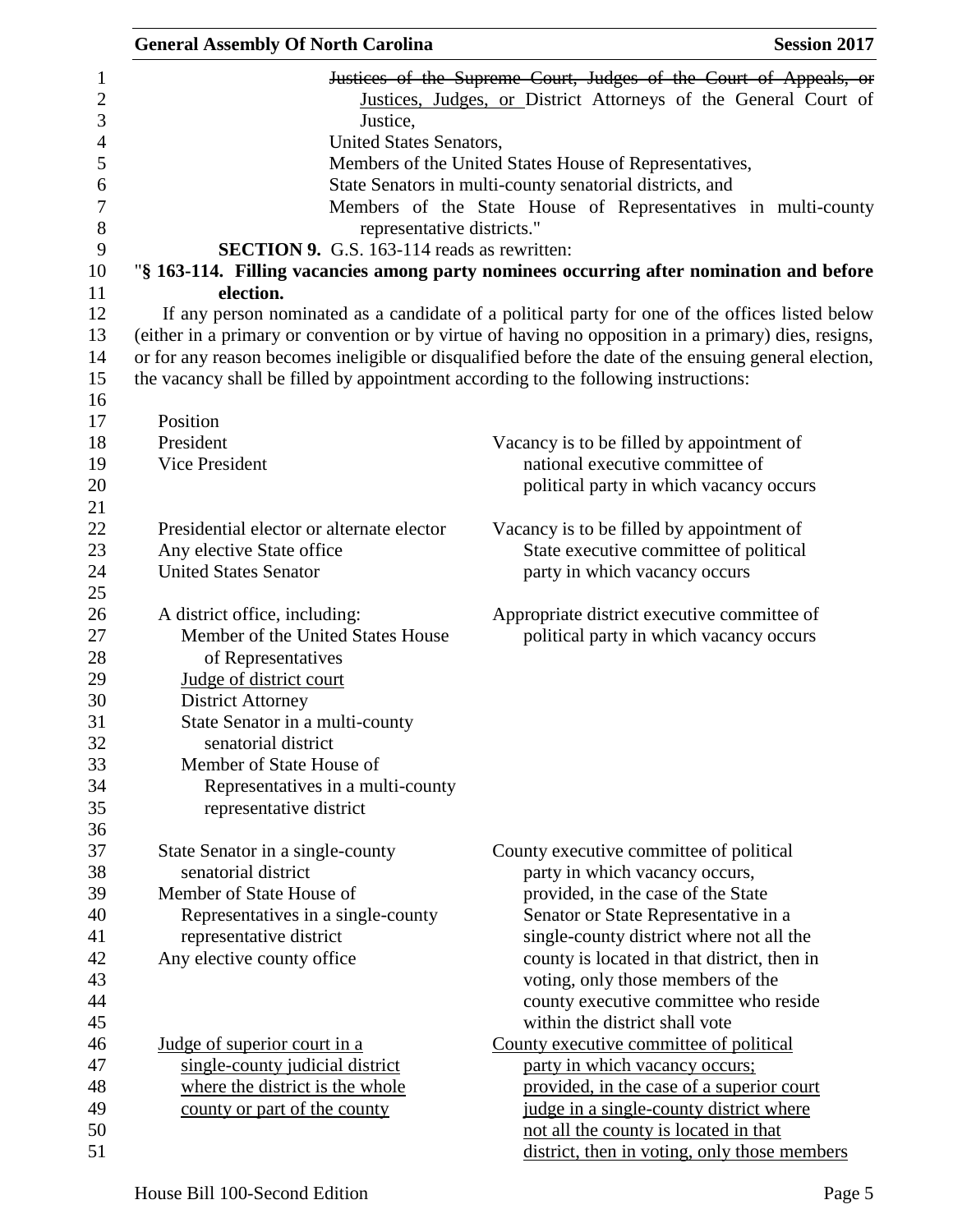| <b>General Assembly Of North Carolina</b> | <b>Session 2017</b> |
|-------------------------------------------|---------------------|
|-------------------------------------------|---------------------|

| 1<br>$\overline{2}$ | of the county executive committee who<br>reside within the district shall vote                                                                                                                 |
|---------------------|------------------------------------------------------------------------------------------------------------------------------------------------------------------------------------------------|
| 3                   | Appropriate district executive committee of<br>Judge of superior court in a                                                                                                                    |
| $\overline{4}$      | multicounty judicial district<br>political party in which vacancy occurs.                                                                                                                      |
| $\mathfrak s$       | The party executive making a nomination in accordance with the provisions of this section shall                                                                                                |
| 6                   | certify the name of its nominee to the chairman of the board of elections, State or county, that has                                                                                           |
| $\tau$              | jurisdiction over the ballot item under G.S. 163-182.4. If at the time a nomination is made under                                                                                              |
| $8\,$               | this section the general election ballots have already been printed, the provisions of                                                                                                         |
| 9                   | G.S.163-165.3(c) shall apply. If a vacancy occurs in a nomination of a political party and that                                                                                                |
| 10                  | vacancy arises from a cause other than death and the vacancy in nomination occurs more than 120                                                                                                |
| 11                  | days before the general election, the vacancy in nomination may be filled under this section only if                                                                                           |
| 12                  | the appropriate executive committee certifies the name of the nominee in accordance with this                                                                                                  |
| 13                  | paragraph at least 75 days before the general election.                                                                                                                                        |
| 14                  | In a county which is partly in a multicounty judicial district, in choosing that county's member                                                                                               |
| 15                  | or members of the judicial district executive committee for the multicounty district, only the                                                                                                 |
| 16                  | county convention delegates or county executive committee members who reside within the area                                                                                                   |
| 17                  | of the county which is within that multicounty district may vote.                                                                                                                              |
| 18                  | In a county not all of which is located in one congressional district, in choosing the                                                                                                         |
| 19<br>20            | congressional district executive committee member or members from that area of the county, only<br>the county convention delegates or county executive committee members who reside within the |
| 21                  | area of the county which is within the congressional district may vote.                                                                                                                        |
| 22                  | In a county which is partly in a multi-county senatorial district or which is partly in a                                                                                                      |
| 23                  | multi-county House of Representatives district, in choosing that county's member or members of                                                                                                 |
| 24                  | the senatorial district executive committee or House of Representatives district executive                                                                                                     |
| 25                  | committee for the multi-county district, only the county convention delegates or county executive                                                                                              |
| 26                  | committee members who reside within the area of the county which is within that multi-county                                                                                                   |
| 27                  | district may vote.                                                                                                                                                                             |
| 28                  | An individual whose name appeared on the ballot in a primary election preliminary to the                                                                                                       |
| 29                  | general election shall not be eligible to be nominated to fill a vacancy in the nomination of another                                                                                          |
| 30                  | party for the same office in the same year."                                                                                                                                                   |
| 31                  | <b>SECTION 10.</b> G.S. 163-122 reads as rewritten:                                                                                                                                            |
| 32                  | "§ 163-122. Unaffiliated candidates nominated by petition.                                                                                                                                     |
| 33                  | Procedure for Having Name Printed on Ballot as Unaffiliated Candidate. - Any<br>(a)                                                                                                            |
| 34                  | qualified voter who seeks to have his name printed on the general election ballot as an unaffiliated                                                                                           |
| 35                  | candidate shall:                                                                                                                                                                               |
| 36                  | (1)<br>If the office is a statewide office, file written petitions with the State Board of                                                                                                     |
| 37                  | Elections supporting his candidacy for a specified office. These petitions must                                                                                                                |
| 38                  | be filed with the State Board of Elections on or before 12:00 noon on the last                                                                                                                 |
| 39                  | Friday in June preceding the general election and must be signed by qualified                                                                                                                  |
| 40                  | voters of the State equal in number to two percent $(2%)$ of the total number of                                                                                                               |
| 41                  | voters who voted in the most recent general election for Governor. Also, the                                                                                                                   |
| 42                  | petition must be signed by at least 200 registered voters from each of four                                                                                                                    |
| 43                  | congressional districts in North Carolina. No later than 5:00 p.m. on the                                                                                                                      |
| 44                  | fifteenth day preceding the date the petitions are due to be filed with the State                                                                                                              |
| 45                  | Board of Elections, each petition shall be presented to the chairman of the                                                                                                                    |
| 46                  | board of elections of the county in which the signatures were obtained.                                                                                                                        |
| 47                  | Provided the petitions are timely submitted, the chairman shall examine the                                                                                                                    |
| 48<br>49            | names on the petition and place a check mark on the petition by the name of                                                                                                                    |
| 50                  | each signer who is qualified and registered to vote in his county and shall attach<br>to the petition his signed certificate. Said certificates shall state that the                           |
|                     |                                                                                                                                                                                                |

signatures on the petition have been checked against the registration records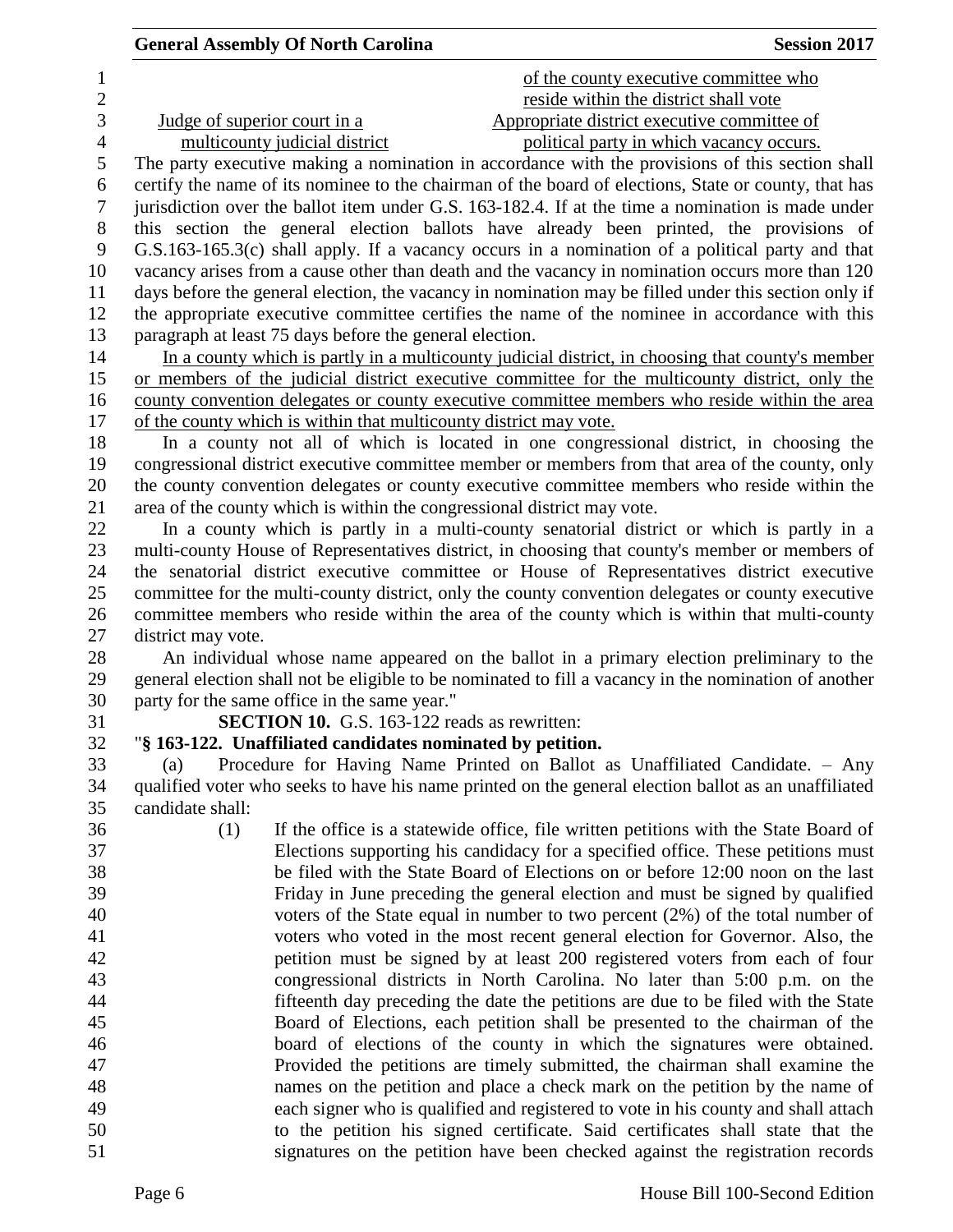|     | <b>General Assembly Of North Carolina</b>                                                                                                                                                                                                                                                                                                                                                                                | <b>Session 2017</b> |
|-----|--------------------------------------------------------------------------------------------------------------------------------------------------------------------------------------------------------------------------------------------------------------------------------------------------------------------------------------------------------------------------------------------------------------------------|---------------------|
|     | and shall indicate the number of signers to be qualified and registered to vote in<br>his county. The chairman shall return each petition, together with the certificate<br>required in this section, to the person who presented it to him for checking.<br>Verification by the chairman of the county board of elections shall be<br>completed within two weeks from the date such petitions are presented.            |                     |
| (2) | Except as provided in this subsection, if If the office is a district office under<br>the jurisdiction of the State Board of Elections under G.S. 163-182.4(b), file<br>written petitions with the State Board of Elections supporting that voter's<br>candidacy for a specified office. These petitions must be filed with the State<br>Board of Elections on or before 12:00 noon on the last Friday in June preceding |                     |
|     | the general election and must be signed by qualified voters of the district equal                                                                                                                                                                                                                                                                                                                                        |                     |
|     | in number to four percent (4%) of the total number of registered voters in the                                                                                                                                                                                                                                                                                                                                           |                     |
|     | district as reflected by the voter registration records of the State Board of                                                                                                                                                                                                                                                                                                                                            |                     |
|     | Elections as of January 1 of the year in which the general election is to be held.                                                                                                                                                                                                                                                                                                                                       |                     |
|     | Each petition shall be presented to the chairman of the board of elections of the                                                                                                                                                                                                                                                                                                                                        |                     |
|     | county in which the signatures were obtained. The chairman shall examine the                                                                                                                                                                                                                                                                                                                                             |                     |
|     | names on the petition and the procedure for certification and deadline for                                                                                                                                                                                                                                                                                                                                               |                     |
|     | submission to the county board shall be the same as specified in (1) above.                                                                                                                                                                                                                                                                                                                                              |                     |
| (3) | If the office is a county office or a single county legislative district, file written                                                                                                                                                                                                                                                                                                                                   |                     |
|     | petitions with the chairman or director of the county board of elections                                                                                                                                                                                                                                                                                                                                                 |                     |
|     | supporting his candidacy for a specified county office. These petitions must be                                                                                                                                                                                                                                                                                                                                          |                     |
|     | filed with the county board of elections on or before 12:00 noon on the last                                                                                                                                                                                                                                                                                                                                             |                     |
|     | Friday in June preceding the general election and must be signed by qualified                                                                                                                                                                                                                                                                                                                                            |                     |
|     | voters of the county equal in number to four percent $(4%)$ of the total number of                                                                                                                                                                                                                                                                                                                                       |                     |
|     | registered voters in the county as reflected by the voter registration records of                                                                                                                                                                                                                                                                                                                                        |                     |
|     | the State Board of Elections as of January 1 of the year in which the general                                                                                                                                                                                                                                                                                                                                            |                     |
|     | election is to be held, except if the office is for a district consisting of less than                                                                                                                                                                                                                                                                                                                                   |                     |
|     | the entire county and only the voters in that district vote for that office, the                                                                                                                                                                                                                                                                                                                                         |                     |
|     | petitions must be signed by qualified voters of the district equal in number to<br>four percent (4%) of the total number of voters in the district according to the                                                                                                                                                                                                                                                      |                     |
|     | voter registration records of the State Board of Elections as of January 1 of the                                                                                                                                                                                                                                                                                                                                        |                     |
|     | year in which the general election is to be held. Each petition shall be presented                                                                                                                                                                                                                                                                                                                                       |                     |
|     | to the chairman or director of the county board of elections. The chairman shall                                                                                                                                                                                                                                                                                                                                         |                     |
|     | examine, or cause to be examined, the names on the petition and the procedure                                                                                                                                                                                                                                                                                                                                            |                     |
|     | for certification shall be the same as specified in (1) above.                                                                                                                                                                                                                                                                                                                                                           |                     |
| (4) | If the office is a partisan municipal office, file written petitions with the                                                                                                                                                                                                                                                                                                                                            |                     |
|     | chairman or director of the county board of elections in the county wherein the                                                                                                                                                                                                                                                                                                                                          |                     |
|     | municipality is located supporting his candidacy for a specified municipal                                                                                                                                                                                                                                                                                                                                               |                     |
|     | office. These petitions must be filed with the county board of elections on or                                                                                                                                                                                                                                                                                                                                           |                     |
|     | before the time and date specified in G.S. 163-296 and must be signed by the                                                                                                                                                                                                                                                                                                                                             |                     |
|     | number of qualified voters specified in G.S. 163-296. The procedure for                                                                                                                                                                                                                                                                                                                                                  |                     |
|     | certification shall be the same as specified in (1) above.                                                                                                                                                                                                                                                                                                                                                               |                     |
| (5) | If the office is superior court judge or district court judge, regardless of whether                                                                                                                                                                                                                                                                                                                                     |                     |
|     | the district lies entirely in one county or in more than one county, file written                                                                                                                                                                                                                                                                                                                                        |                     |
|     | petitions with the State Board of Elections supporting that voter's candidacy for                                                                                                                                                                                                                                                                                                                                        |                     |
|     | a specified office. These petitions must be filed with the State Board of                                                                                                                                                                                                                                                                                                                                                |                     |
|     | Elections on or before 12:00 noon on the last Friday in June preceding the                                                                                                                                                                                                                                                                                                                                               |                     |
|     | general election and must be signed by qualified voters of the district equal in                                                                                                                                                                                                                                                                                                                                         |                     |
|     | number to two percent (2%) of the total number of registered voters in the                                                                                                                                                                                                                                                                                                                                               |                     |
|     | district as reflected by the voter registration records of the State Board of                                                                                                                                                                                                                                                                                                                                            |                     |
|     | Elections as of January 1 of the year in which the general election is to be held.                                                                                                                                                                                                                                                                                                                                       |                     |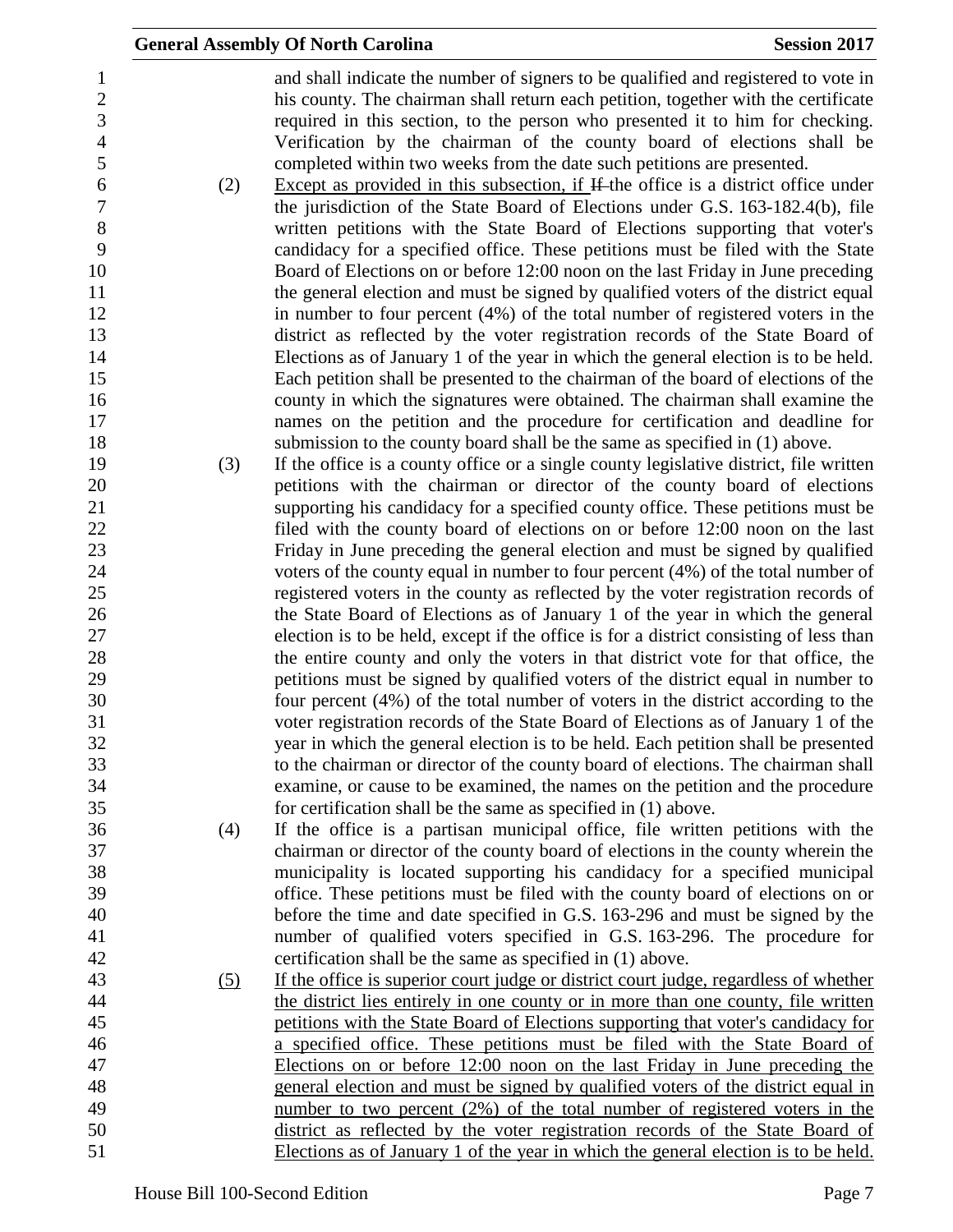| Each petition shall be presented to the chairman of the board of elections of the<br>1<br>$\overline{c}$<br>county in which the signatures were obtained. The chairman shall examine the<br>3<br>names on the petition, and the procedure for certification and deadline for<br>4<br>submission to the county board shall be the same as specified in (1) above. |  |
|------------------------------------------------------------------------------------------------------------------------------------------------------------------------------------------------------------------------------------------------------------------------------------------------------------------------------------------------------------------|--|
|                                                                                                                                                                                                                                                                                                                                                                  |  |
|                                                                                                                                                                                                                                                                                                                                                                  |  |
|                                                                                                                                                                                                                                                                                                                                                                  |  |
|                                                                                                                                                                                                                                                                                                                                                                  |  |
| 5<br>Upon compliance with the provisions of $(1)$ , $(2)$ , $(3)$ , or $(4)$ of this subsection, the board of                                                                                                                                                                                                                                                    |  |
| elections with which the petitions have been timely filed shall cause the unaffiliated candidate's<br>6                                                                                                                                                                                                                                                          |  |
| $\boldsymbol{7}$<br>name to be printed on the general election ballots in accordance with Article 14A of this Chapter.                                                                                                                                                                                                                                           |  |
| 8<br>An individual whose name appeared on the ballot in a primary election preliminary to the                                                                                                                                                                                                                                                                    |  |
| 9<br>general election shall not be eligible to have his name placed on the general election ballot as an                                                                                                                                                                                                                                                         |  |
| 10<br>unaffiliated candidate for the same office in that year.                                                                                                                                                                                                                                                                                                   |  |
| Form of Petition. - Petitions requesting an unaffiliated candidate to be placed on the<br>11<br>(b)                                                                                                                                                                                                                                                              |  |
| general election ballot shall contain on the heading of each page of the petition in bold print or in<br>12                                                                                                                                                                                                                                                      |  |
| all capital letters the words: "THE UNDERSIGNED REGISTERED VOTERS IN<br>13                                                                                                                                                                                                                                                                                       |  |
| COUNTY HEREBY PETITION ON BEHALF OF __________ AS AN UNAFFILIATED<br>14                                                                                                                                                                                                                                                                                          |  |
| CANDIDATE FOR THE OFFICE OF __________ IN THE NEXT GENERAL ELECTION.<br>15                                                                                                                                                                                                                                                                                       |  |
| THE UNDERSIGNED HEREBY PETITION THAT SUBJECT CANDIDATE BE PLACED ON<br>16                                                                                                                                                                                                                                                                                        |  |
| 17<br>THE APPROPRIATE BALLOT UPON COMPLIANCE WITH THE PROVISIONS                                                                                                                                                                                                                                                                                                 |  |
| 18<br>CONTAINED IN G.S. 163-122."                                                                                                                                                                                                                                                                                                                                |  |
| This section does not apply to elections under Article 25 of this Chapter.<br>19<br>$\left(\mathrm{e}\right)$                                                                                                                                                                                                                                                    |  |
| 20<br>When any person files a petition with a board of elections under this section, the board<br>(d)                                                                                                                                                                                                                                                            |  |
| 21<br>of elections shall, immediately upon receipt of the petition, inspect the registration records of the                                                                                                                                                                                                                                                      |  |
| 22<br>county and cancel the petition of any person who does not meet the constitutional or statutory                                                                                                                                                                                                                                                             |  |
| 23<br>qualifications for the office, including residency.                                                                                                                                                                                                                                                                                                        |  |
| The board shall give notice of cancellation to any person whose petition has been cancelled<br>24                                                                                                                                                                                                                                                                |  |
| under this subsection by mail or by having the notice served on that person by the sheriff and to<br>25                                                                                                                                                                                                                                                          |  |
| 26<br>any other candidate filing for the same office. A person whose petition has been cancelled or                                                                                                                                                                                                                                                              |  |
| 27<br>another candidate for the same office affected by a substantiation under this subsection may                                                                                                                                                                                                                                                               |  |
| 28<br>request a hearing on the issue of constitutional or statutory qualifications for the office. If the                                                                                                                                                                                                                                                        |  |
| person requests a hearing, the hearing shall be conducted in accordance with Article 11B of<br>29                                                                                                                                                                                                                                                                |  |
| 30<br>Chapter 163 of the General Statutes.                                                                                                                                                                                                                                                                                                                       |  |
| Any candidate seeking to have that candidate's name printed on the general election<br>31<br>(e)                                                                                                                                                                                                                                                                 |  |
| 32<br>ballot under this section shall pay a filing fee equal to that provided for candidates for the office in                                                                                                                                                                                                                                                   |  |
| 33<br>G.S. 163-107 or comply with the alternative available to candidates for the office in                                                                                                                                                                                                                                                                      |  |
| 34<br>G.S. 163-107.1."                                                                                                                                                                                                                                                                                                                                           |  |
| 35<br><b>SECTION 11.</b> G.S. 163-123 $(g)$ is repealed.                                                                                                                                                                                                                                                                                                         |  |
| 36<br><b>SECTION 12.</b> G.S. 163-165.5(a)(3) reads as rewritten:<br>37<br>"§ 163-165.5. Contents of official ballots.                                                                                                                                                                                                                                           |  |
| 38<br>Except as provided in this section, each official ballot shall contain all the following<br>(a)                                                                                                                                                                                                                                                            |  |
| elements:<br>39                                                                                                                                                                                                                                                                                                                                                  |  |
| 40                                                                                                                                                                                                                                                                                                                                                               |  |
| 41<br>The names of the candidates as they appear on their notice of candidacy filed<br>(3)                                                                                                                                                                                                                                                                       |  |
| 42<br>pursuant to G.S. 163-106 or G.S. 163-323, or on petition forms filed in                                                                                                                                                                                                                                                                                    |  |
| 43<br>accordance with G.S. 163-122. No title, appendage, or appellation indicating                                                                                                                                                                                                                                                                               |  |
| 44<br>rank, status, or position shall be printed on the official ballot in connection with                                                                                                                                                                                                                                                                       |  |
| 45<br>the candidate's name. Candidates, however, may use the title Mr., Mrs., Miss,                                                                                                                                                                                                                                                                              |  |
| 46<br>or Ms. Nicknames shall be permitted on an official ballot if used in the notice                                                                                                                                                                                                                                                                            |  |
| 47<br>of candidacy or qualifying petition, but the nickname shall appear according to                                                                                                                                                                                                                                                                            |  |
| 48<br>standards adopted by the State Board of Elections. Those standards shall allow                                                                                                                                                                                                                                                                             |  |
| 49<br>the presentation of legitimate nicknames in ways that do not mislead the voter                                                                                                                                                                                                                                                                             |  |
| 50<br>or unduly advertise the candidacy. In the case of candidates for presidential                                                                                                                                                                                                                                                                              |  |
| elector, the official ballot shall not contain the names of the candidates for<br>51                                                                                                                                                                                                                                                                             |  |